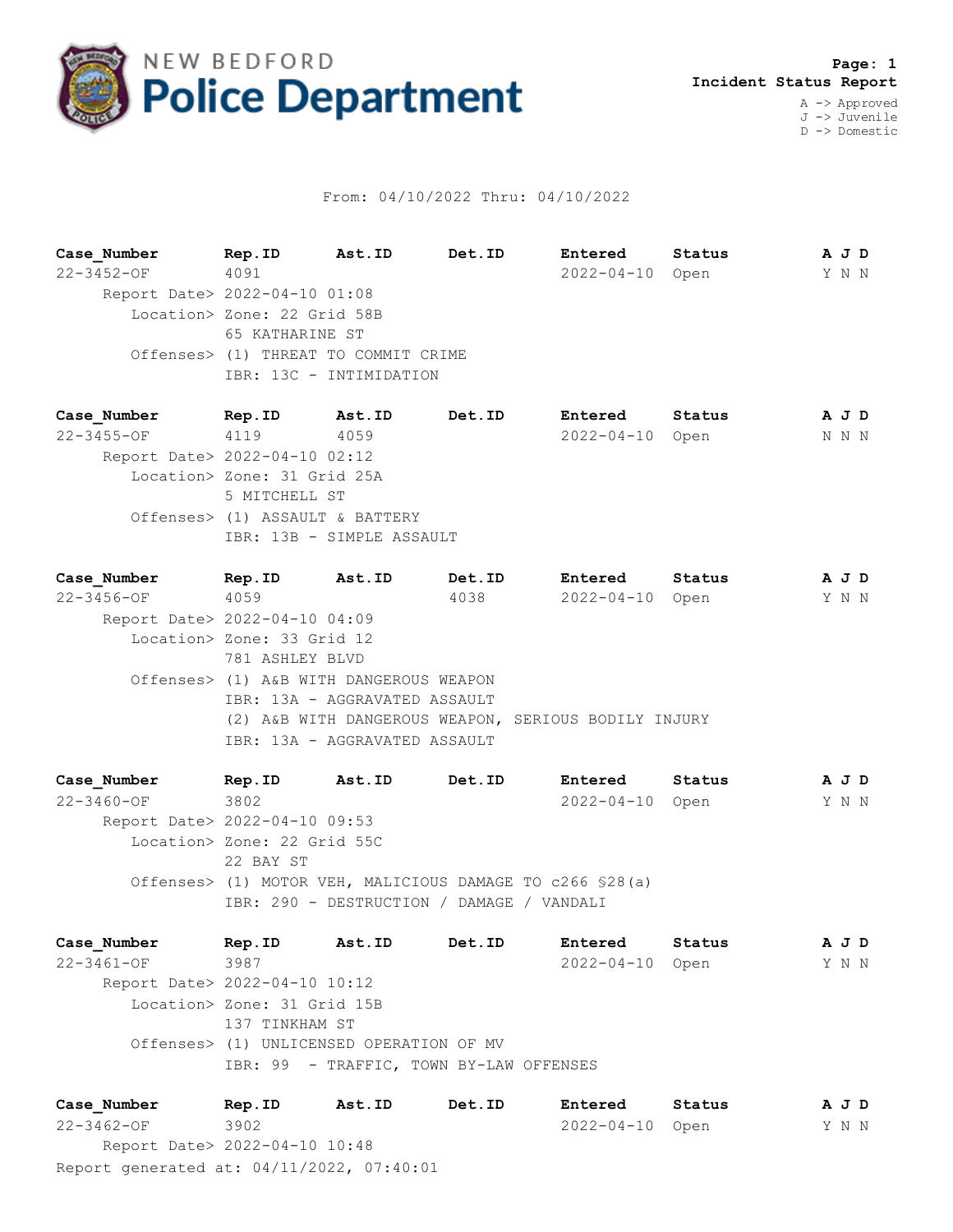

D -> Domestic

 Location> Zone: 11 Grid 39B 60 S SECOND ST Offenses> (1) LARCENY OVER \$1200 c266 §30(1) IBR: 23H - ALL OTHER LARCENY

**Case\_Number Rep.ID Ast.ID Det.ID Entered Status A J D** 22-3463-OF 3875 2022-04-10 Open Y N N Report Date> 2022-04-10 10:21 Location> Zone: 21 Grid 54B 74 ROCKLAND ST Offenses> (1) MOTOR VEH, MALICIOUS DAMAGE TO c266 §28(a) IBR: 290 - DESTRUCTION / DAMAGE / VANDALI

**Case\_Number Rep.ID Ast.ID Det.ID Entered Status A J D** 22-3469-OF 3874 2022-04-10 Open Y N N Report Date> 2022-04-10 12:17 Location> Zone: 33 Grid 15A 97 MADEIRA AVE Offenses> (1) DESTRUCTION OF PROPERTY +\$1200, WANTON c266 §127 IBR: 290 - DESTRUCTION / DAMAGE / VANDALI

**Case\_Number Rep.ID Ast.ID Det.ID Entered Status A J D** 22-3473-OF 4013 2022-04-10 Open Y N N Report Date> 2022-04-10 13:57 Location> Zone: 21 Grid 53 152 ACUSHNET AVE Offenses> (1) DESTRUCTION OF PROPERTY -\$1200, MALICIOUS c266 §127 IBR: 290 - DESTRUCTION / DAMAGE / VANDALI

**Case\_Number Rep.ID Ast.ID Det.ID Entered Status A J D** 22-3474-OF 3874 2022-04-10 Open Y N N Report Date> 2022-04-10 14:42 Location> Zone: 33 Grid 16A 22 GLENNON ST Offenses> (1) HARASSMENT, CRIMINAL IBR: 90Z - ALL OTHER OFFENSES

**Case\_Number Rep.ID Ast.ID Det.ID Entered Status A J D** 22-3475-OF 3894 3875 2022-04-10 Open Y N N Report Date> 2022-04-10 15:30 Location> Zone: 21 Grid 53 311 PURCHASE ST Offenses> (1) LARCENY OF REGISTRATION/LICENSE PLATE/TAG IBR: 23G - THEFT OF MOTOR VEHICLE PARTS O

**Case\_Number Rep.ID Ast.ID Det.ID Entered Status A J D** 22-3478-OF 5577 2022-04-10 Open N N N Report Date> 2022-04-10 15:16 Location> Zone: 12 Grid 46B

Report generated at: 04/11/2022, 07:40:01